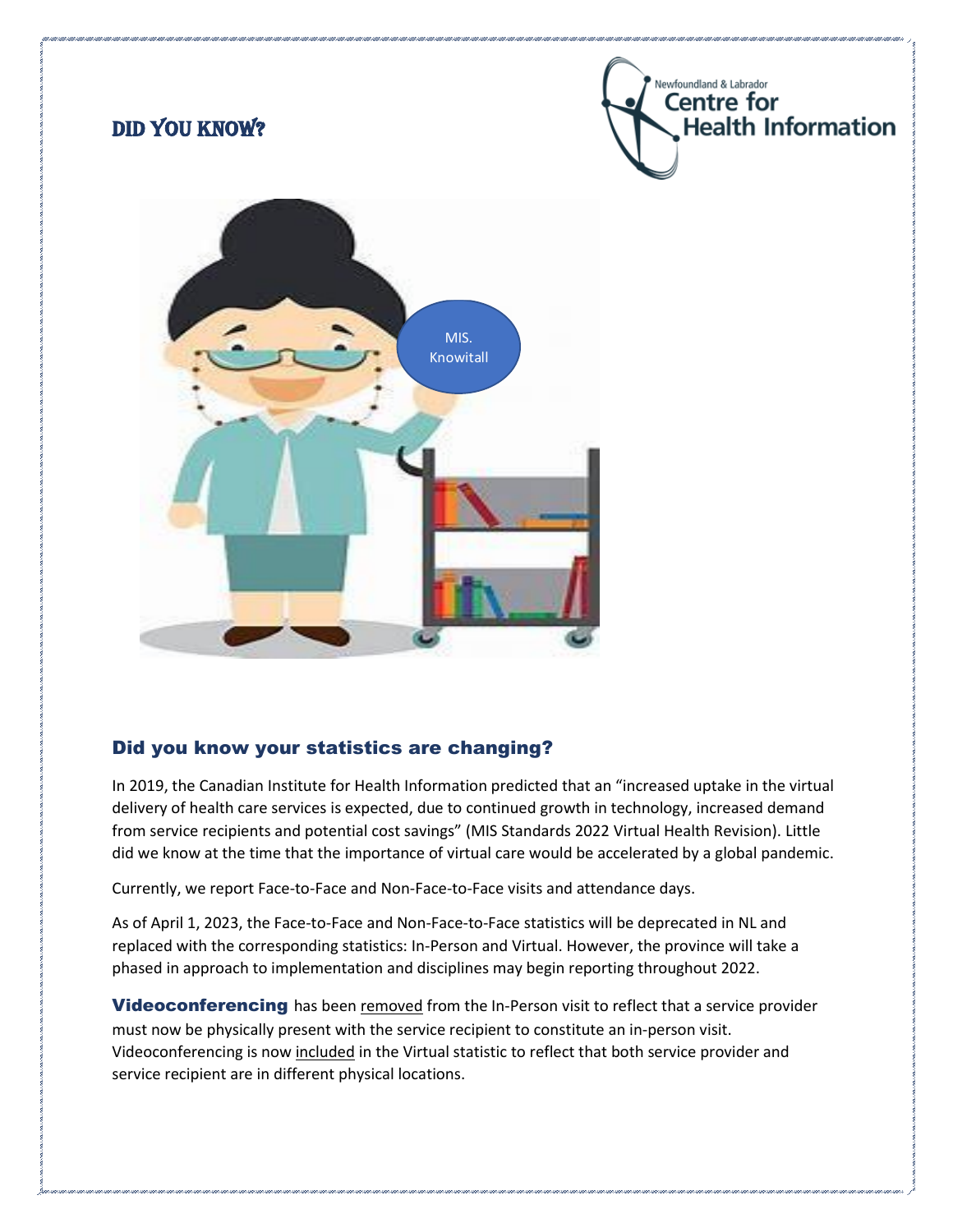NL will require virtual statistics to be reported by category and type of service recipient in more detail that includes:

➢ Video

➢ Text

➢ Other

➢ Telephone

➢ Email

| <b>Current stat:</b>               | <b>Replaced with:</b>           |
|------------------------------------|---------------------------------|
| <b>Attendance day face to face</b> | <b>Attendance day In Person</b> |
| Attendance day non face to face    | <b>Attendance Day Virtual</b>   |
| <b>Visit face to face</b>          | <b>Visit in person</b>          |
| Visit non face to face             | <b>Visit virtual</b>            |

r ann a ann a ann a ann a ann a ann a ann a ann a ann a ann a ann a ann a ann a ann a ann a ann a ann a

See attached PDF for further details.